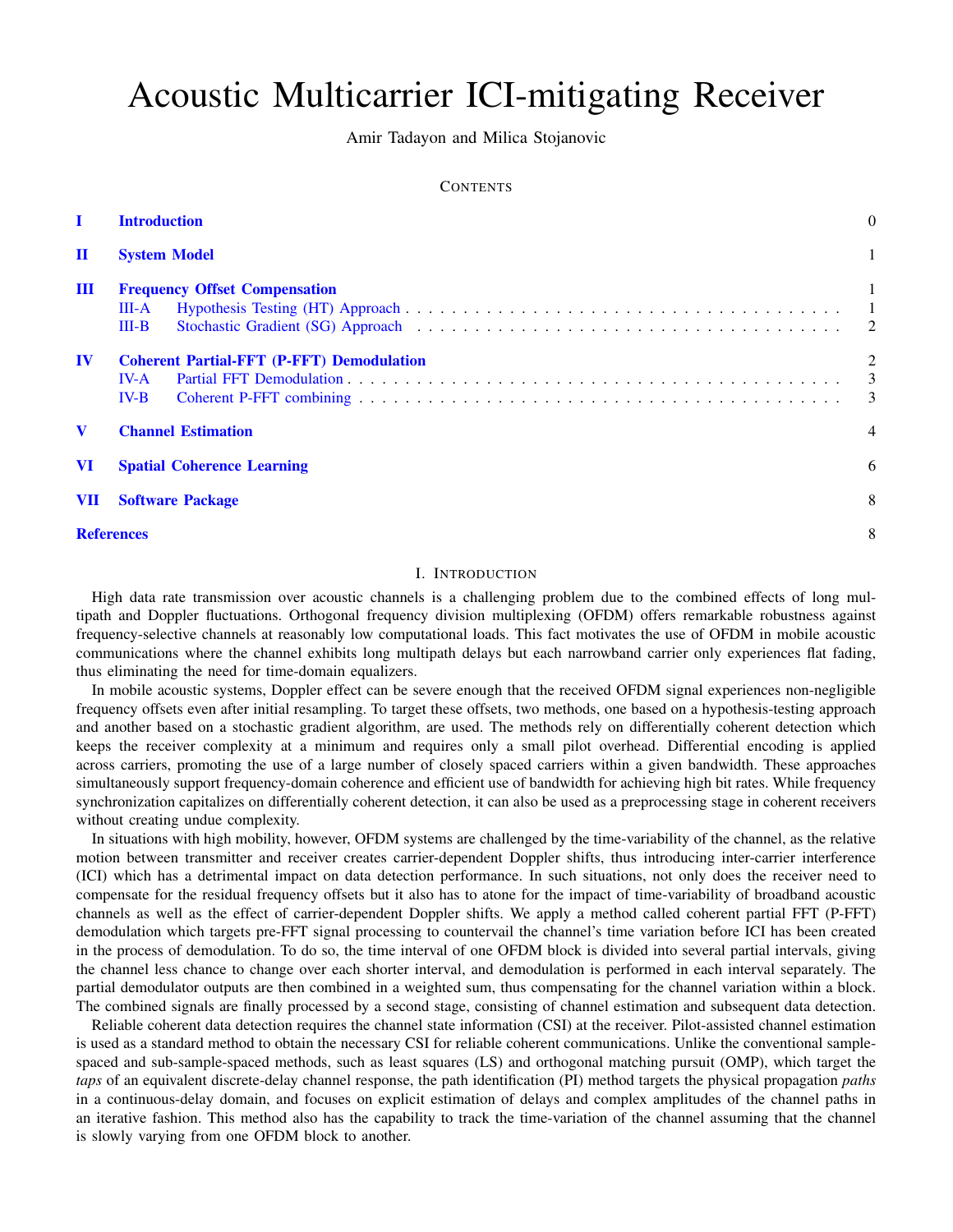1

When multiple receive elements are available, two situations are possible: one in which the array elements see uncorrelated channel responses, and another in which the channel responses are correlated. In the first case, channel estimation must be accomplished element-by-element. This is done simply by applying the PI algorithm to each element individually. In the second case, correlation between the elements can be exploited. In doing so, our goal is to reduce the signal processing complexity without compromising the performance. Towards this goal, we propose an adaptive precombining method. Without requiring any a priori knowledge about the spatial distribution of received signals, the method exploits spatial coherence between receive channels by linearly combining them into fewer output channels so as to reduce the number of subsequent channel estimators. The algorithm learns the spatial coherence pattern recursively over the carriers, thus effectively achieving broadband beamforming. The reduced-complexity precombining method relies on differential encoding which keeps the receiver complexity at a minimum and requires a very low pilot overhead.

After a short overview on the OFDM system model in the Sec.  $II$ , the algorithms proposed for the receiver blocks shown in Fig. [1](#page-1-3) are briefly discussed in Sec. [III](#page-1-1)[-VI.](#page-6-0) In Sec. [VII,](#page-8-0) instructions for running the Matlab implementation of the receiver are provided.



<span id="page-1-3"></span>Fig. 1. Receiver block diagram.

#### II. SYSTEM MODEL

<span id="page-1-0"></span>We consider an OFDM system with K carriers within a total bandwidth B. Let  $f_0$  and  $\Delta f = B/K$  denote the first carrier frequency and carrier spacing, respectively. The transmitted OFDM block is then given by

$$
s(t) = \sum_{k=0}^{K-1} s_k(t) = Re\left\{\sum_{k=0}^{K-1} d_k e^{2\pi i f_k t}\right\}, \quad t \in [0, T]
$$
 (1)

where  $T = 1/\Delta f$  is the OFDM symbol duration. The data symbol  $d_k$ , which modulates the kth carrier of frequency  $f_k =$  $f_0 + k\Delta f$ , belongs to a unit-amplitude phase shift keying alphabet (PSK).

The transmitted signal passes through a multipath acoustic channel whose impulse response can be modeled as

$$
h(\tau, t) = \sum_{p=1}^{N_p} h_p(t)\delta(\tau - \tau_p + at)
$$
\n(2)

where  $N_p$  is the number of physical propagation paths,  $h_p(t)$  and  $\tau_p(t)$  represent the gain and delay of the pth path, respectively, and  $a = v/c$  is the Doppler factor corresponding to velocity v and propagation speed c.

After frame synchronization, initial resampling, down-shifting by the lowest carrier frequency  $f_0$  and cyclic-prefix removal, the lowpass equivalent signa received on the mth element is modeled as

$$
\tilde{v}_m(t) = e^{i\beta t} \sum_{k=0}^{K-1} H_k^m(t) e^{2\pi i a' k \Delta f t} d_k e^{2\pi i k \Delta f t} + w_m(t), \ m = 1, \dots, M_r
$$
\n(3)

where  $H_k^m(t)$  is the channel frequency response at the kth carrier of the mth receiving element,  $a'$  is the effective residual Doppler scaling factor, and  $w(t)$  is the equivalent lowpass complex noise.

OFDM demodulation on the signal  $v(t)$ , which is obtained after frequency offset compensation, carrier-dependent Doppler shift and time-variability mitigation, yields

$$
y_k = \frac{1}{T} \int_T v(t)e^{-2\pi ik\Delta ft}dt = H_k d_k + z_k
$$
\n(4)

where  $y_k$  is the demodulation output,  $H_k$  is the channel frequency at the kth carrier, and  $z_k$  is the corresponding noise.

# III. FREQUENCY OFFSET COMPENSATION

#### <span id="page-1-2"></span><span id="page-1-1"></span>*A. Hypothesis Testing (HT) Approach*

In this approach, whose block diagram is shown in Fig. [2,](#page-2-2) several hypothesized values of the frequency offset are used, e.g. with resolution of  $\Delta f/10$ , and differential maximal ratio combining (DMRC) is performed for each hypothesized value. Specifically, let us assume that the  $M_r$  signals are compensated by some hypothesized value  $\hat{\beta}$ , and that demodulation is

<sup>1</sup>In case of zero-pad OFDM signal, receiver performs overlap-and-add operation instead of cyclic-prefix removal.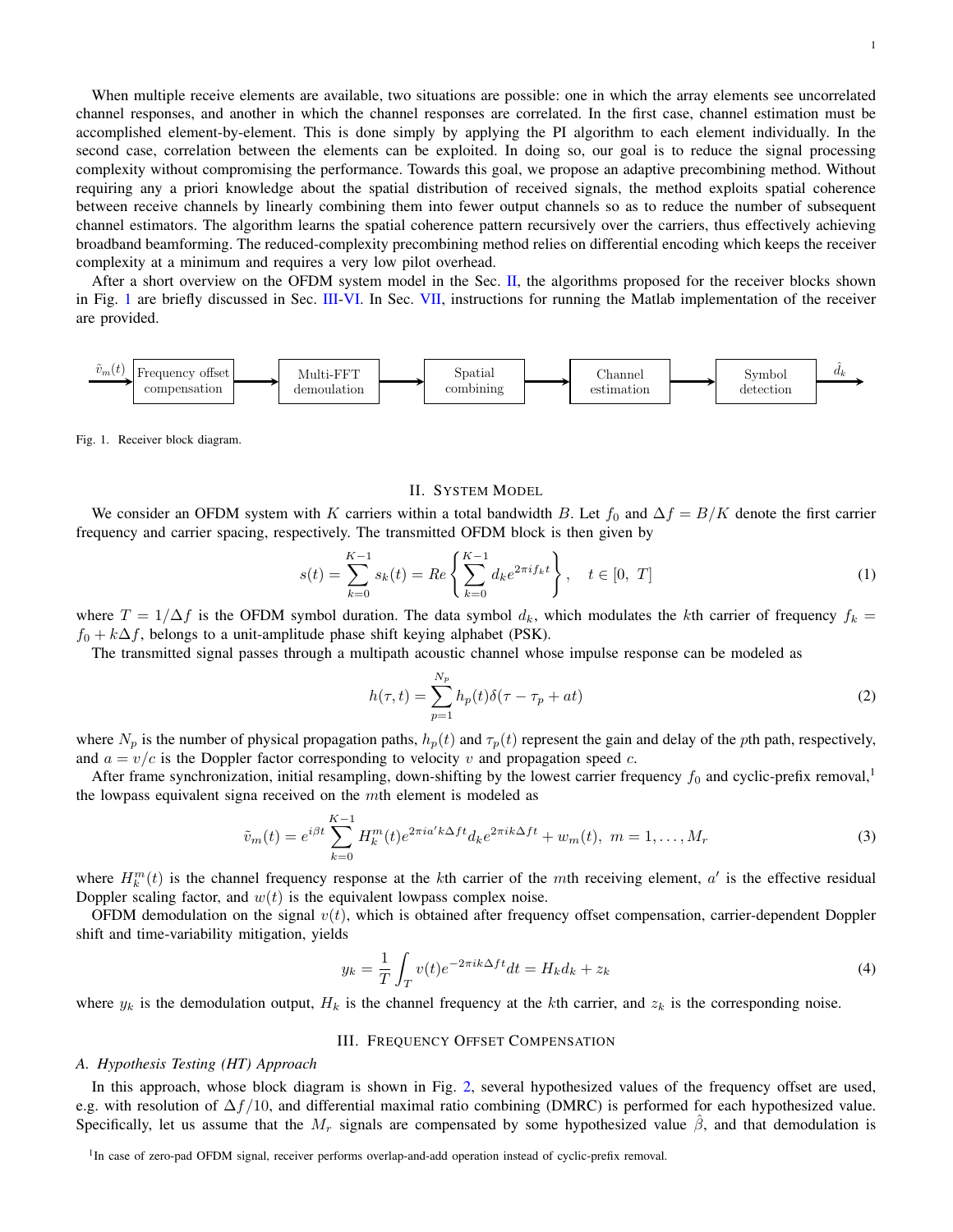

<span id="page-2-2"></span>Fig. 2. Block diagram of hypothesis-testing approach.

performed on all the receiving elements to yield

$$
\tilde{y}_k^m = \int_T \tilde{v}_m(t) e^{-i\hat{\beta}t} e^{-2\pi ik\Delta ft} dt, \ k = 0, \dots, K - 1, \ m = 1, \dots, M_r
$$
\n(5)

Arranging the signals corresponding to carrier k into a vector  $y_k$  and performing DMRC, the estimates of the differentiallydecoded data symbols  $b_k = d_{k-1}^* d_k$  are obtained as<sup>2</sup>

$$
\hat{b}_k = \frac{\sum_{m=1}^{M_r} (\tilde{y}_{k-1}^m)^* \tilde{y}_k^m}{\sum_{m=1}^{M_r} (\tilde{y}_{k-1}^m)^* \tilde{y}_{k-1}^m} = \frac{1}{\tilde{\mathbf{y}}'_{k-1} \tilde{\mathbf{y}}_{k-1}} \tilde{\mathbf{y}}'_{k-1} \tilde{\mathbf{y}}_k
$$
\n(6)

Using equally-spaced pilot data symbols  $b_k, k \in \mathcal{K}_p^f$ , where  $\mathcal{K}_p^f$  is the set of pilot carriers, the composite squared error is formed as

<span id="page-2-3"></span>
$$
E(\hat{\beta}) = \sum_{k \in \mathcal{K}_p} |b_k - \hat{b}_k|^2 \tag{7}
$$

and the estimate  $\hat{\beta}^*$  is obtained as  $\hat{\beta}^* = \arg \min_{\hat{\beta}} E(\hat{\beta})$ .

### <span id="page-2-0"></span>*B. Stochastic Gradient (SG) Approach*

The finite resolution of the frequency offset estimate obtained from the hypothesis testing approach gives rise to an error floor in the estimator variance. To reduce the variance of the estimate, we develop a stochastic gradient approach where the composite squared error [\(6\)](#page-2-3) is used to close the loop and guide the estimation of  $\beta$ . The estimated offset  $\hat{\beta}$  can be calculated iteratively as

$$
\hat{\beta}(j+1) = \hat{\beta}(j) + K_{\beta}\gamma(j), \quad j \ge 0
$$
\n(8)

where  $\gamma = -\frac{1}{2}$  $\partial E(\hat{\beta})$  $\frac{E(\beta)}{\partial \hat{\beta}}$ , and  $K_{\beta}$  is the frequency offset update parameter. The initial point  $\hat{\beta}(0)$  can be set to zero when the frequency offset  $\beta/2\pi$  is a fraction of carrier spacing  $\Delta f$ . The algorithm can be set to run either for a prespecified maximum number of iterations  $N_I$  or a predefined error threshold  $\eta_f$ . Fig. [3](#page-3-2) shows the block diagram of the stochastic gradient method. Further details about both hypothesis testing and stochastic gradient algorithms can be found in [\[1\]](#page-8-2).

# IV. COHERENT PARTIAL-FFT (P-FFT) DEMODULATION

<span id="page-2-1"></span>We use the partial FFT demodulation (P-FFT), which targets pre-FFT signal processing to counteract the channel's timevariation *before* ICI has been created in the process of demodulation. To do so, the time interval of one OFDM block is divided into several partial intervals, giving the channel less chance to change over each shorter interval, and demodulation is performed in each interval separately. The partial demodulator outputs are then combined in a weighted sum, thus compensating for the channel variation within a block.

 $^{2}(\cdot)^{*}$  and  $(\cdot)'$  denote complex conjugate and conjugate transpose, respectively.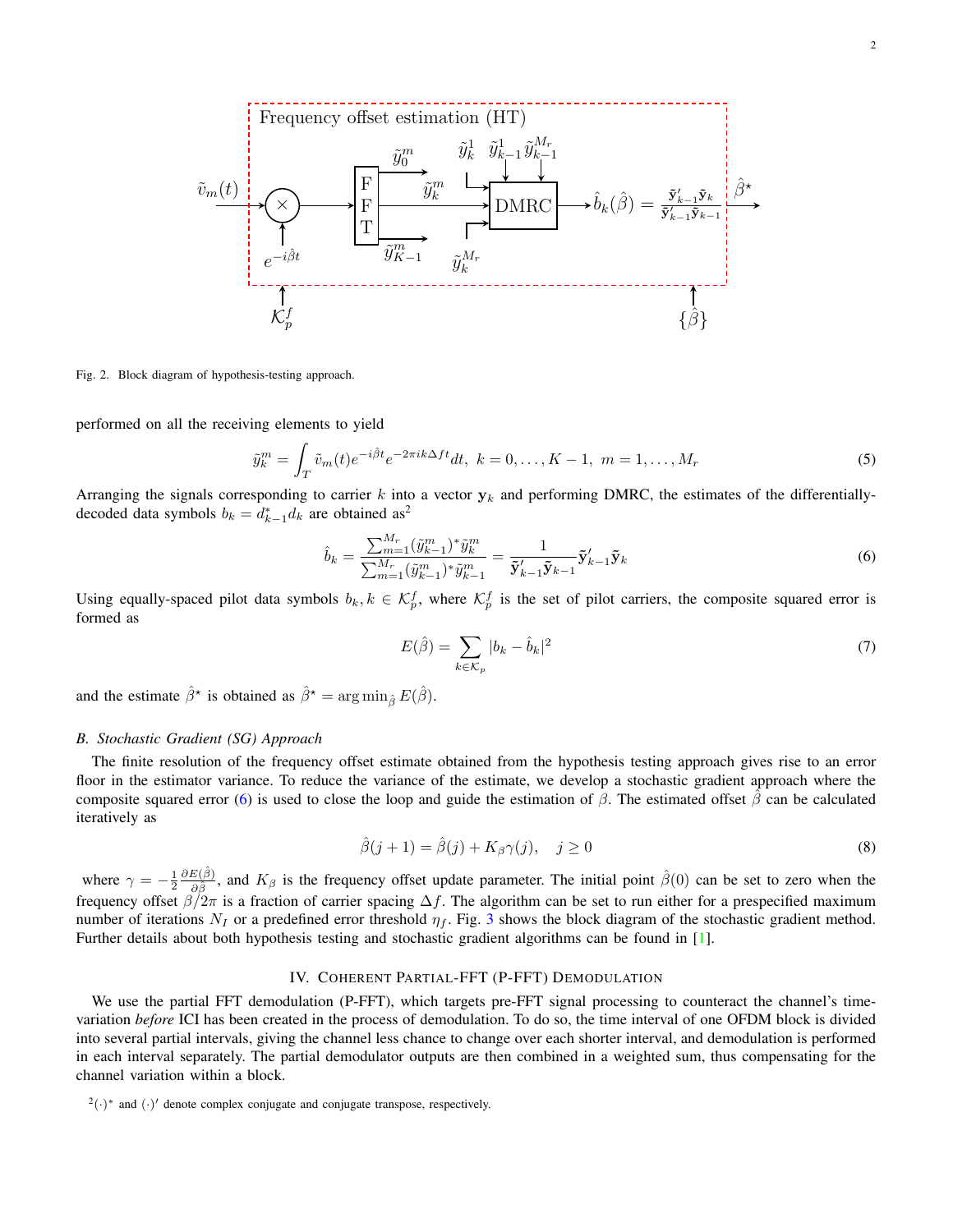

<span id="page-3-2"></span>Fig. 3. Block diagram of stochastic gradient approach. The step size  $K_\beta$  has a notable impact on the convergence speed of the algorithm. To improve the convergence speed, the Barzilai–Borwein method is used to update the step size. In block-by-block receivers, the HT approach is used as an acquisition technique that can operate with an arbitrary range of hypothesized frequency offsets to compensate for the frequency offset in the first block. Capitalizing on the fact the frequency offset from one block to the next is not changing significantly, from the second block and on, the SG approach is employed with the initial value  $\hat{\beta}(0)$  being set to the frequency offset estimated in the previous block.

### <span id="page-3-0"></span>*A. Partial FFT Demodulation*

Partial FFT demodulation with  $I$  intervals yields the observations

$$
\tilde{y}_{k,i}^m = \frac{1}{T} \int_{\frac{iT}{T}}^{\frac{(i+1)T}{T}} \tilde{v}_m(t) e^{-2\pi ik\Delta ft} dt, \ i = 1, \dots, I
$$
\n(9)

In practice, the same observations can be obtained by applying an FFT operation to the input  $v_m(t)\phi_i(t)$ , where  $\phi_i(t)$ ,  $i =$  $1, \ldots, I$  are the unit-amplitude rectangular pulses which divide the OFDM block into I non-overlapping sections. If the duration of each section is short enough, the corresponding channel variation can be considered negligible. Fig. [4](#page-3-3) represents the block diagram of P-FFT demodulation with  $I$  FFT blocks.



<span id="page-3-3"></span>Fig. 4. Partial FFT demodulation with I intervals captured by functions  $\phi_i(t)$ ,  $i = 1, \ldots, I$ . Weighted combining aims for suppression of ICI.

## <span id="page-3-1"></span>*B. Coherent P-FFT combining*

The observations obtained from P-FFT demodulators are linearly combined to produce the signals

$$
y_k^m = \sum_{i=1}^I (p_{k,i}^m)^* \tilde{y}_{k,i}^m = (\mathbf{p}_k^m)' \tilde{\mathbf{y}}_k^m
$$
\n(10)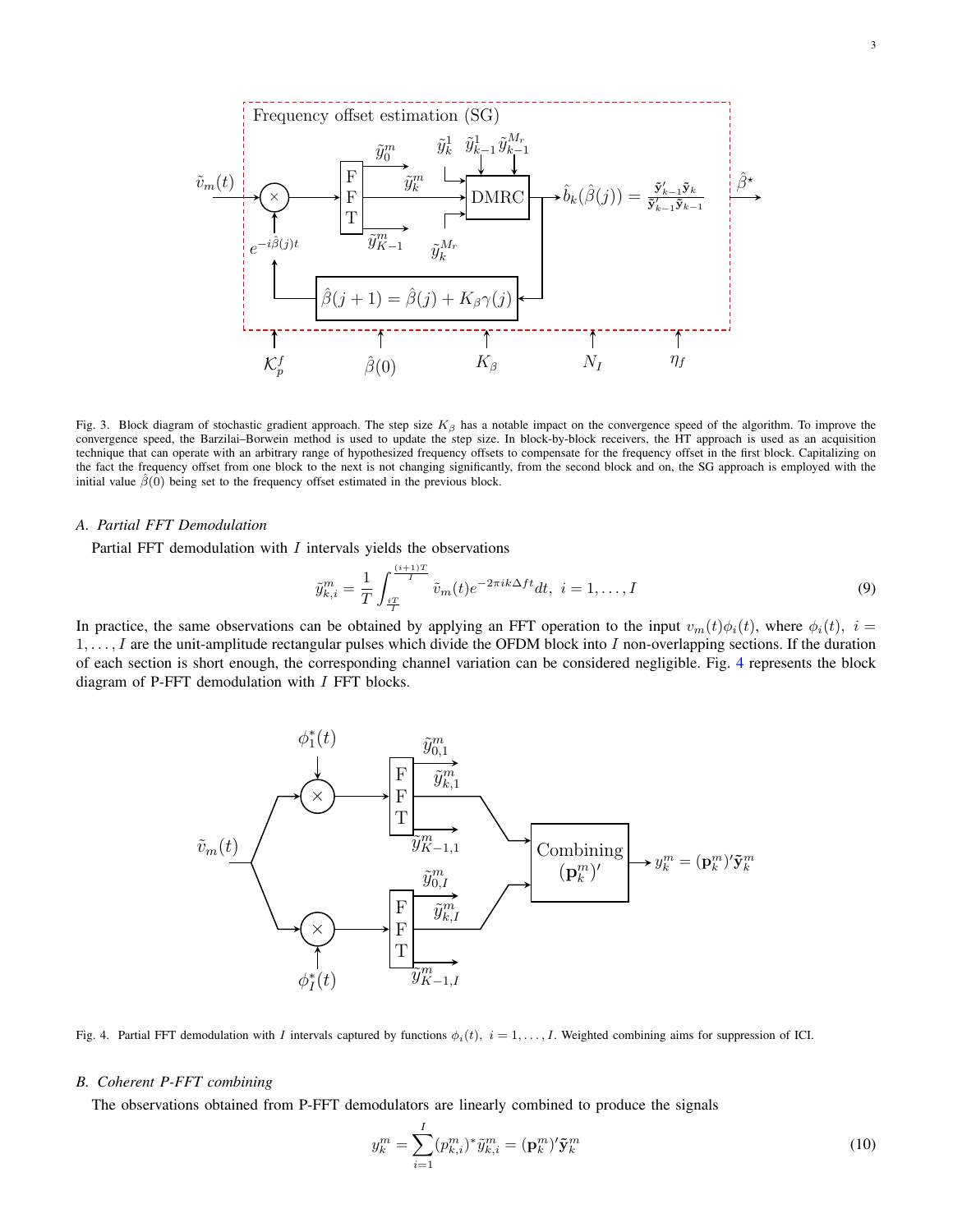$$
y_k^m = H_k^m d_k + z_k^m \tag{11}
$$

where  $H_k^m$  is the equivalent post-combining channel coefficient, and  $z_k^m$  is the corresponding noise.

Assuming that the channel estimate  $\hat{H}_k^m$  is available, the data symbol estimates are formed through maximum ratio combining (MRC) as

$$
\hat{d}_k = \frac{\sum_{m=1}^{M_r} (\hat{H}_k^m)^* y_k^m}{\sum_{m=1}^{M_r} |\hat{H}_k^m|^2}
$$
(12)

and the decisions  $\tilde{d}_k$  are made on the so-obtained estimates. The MRC coefficients  $\hat{H}_k^m$  and the P-FFT combiner vectors  $\mathbf{p}_k^m$ can now be computed recursively over the carriers. The combining weight vectors at the next carrier  $p_{k+1}^m$  are computed by applying the RLS algorithm to the current values  $\mathbf{p}_k^m$ , the input  $\tilde{\mathbf{y}}_k^m$  and the error  $\epsilon_k^m = y_k^m - \hat{H}_k^m \tilde{d}_k$ , where  $\tilde{d}_k = d_k$  for k in the pilot set  $\mathcal{K}_p^p$ , or the decision made on the estimate. The equivalent channel estimate is computed as

$$
\hat{H}_{k+1}^m = \alpha_H^p \hat{H}_k^m + (1 - \alpha_H^p) \frac{y_k^m}{\tilde{d}_k} \tag{13}
$$

where  $\alpha_H^p \in [0, 1)$ , accounts for smoothing.

P-FFT combiner weights are initialized as a vector of all ones, and the first 2I carriers are designated as pilots for initial training. The algorithm is then switched into decision directed mode. To guard against error propagation in decision-directed mode, additional pilots are inserted periodically throughout the OFDM block.

The above expressions define the *pre-FFT* stage of processing, in which coherent combining of the partial FFT outputs is performed. Once the first stage is completed, the signals  $y_k^m$  and the tentative decisions  $\tilde{d}_k$ , acting as pilots, are fed to a channel estimator, where a refined channel estimate is formed using the path identification (PI) algorithm [\[2\]](#page-8-3) that is briefly discussed below.

### V. CHANNEL ESTIMATION

<span id="page-4-0"></span>The physical, path-based channel model is introduced as an alternative to the conventional discrete-delay (sample-spaced) channel model. In the path-based channel model, the channel is parameterized by a pair  $(\tau_p, h_p)$ ,  $p = 1, \ldots, N_p$  where the path delays  $\tau_p$  have a continuum of values, the coefficients  $h_p$  represent the path amplitudes, and  $N_p$  is the number of channel paths. At the carrier frequency  $f_k = f_0 + k\Delta f$ , the channel frequency response is given by

$$
H_k = H(f_k) = \sum_{p=1}^{N_p} h_p e^{-2\pi i f_k \tau_p} = \sum_{p=1}^{N_p} c_p e^{-2\pi i k \Delta f \tau_p}
$$
(14)

where  $c_p = h_p e^{-2\pi i f_0 \tau_p}$ . The expression [\(14\)](#page-4-1) can be written as

<span id="page-4-1"></span>
$$
\mathbf{H} = \sum_{p=1}^{N_p} c_p \mathbf{s}_K (2\pi \Delta f \tau_p)
$$
 (15)

where  $\mathbf{s}_{K}(2\pi\Delta f\tau) = \begin{bmatrix} 1 & e^{-2\pi i\Delta f\tau} & \cdots & e^{-2\pi i(K-1)\Delta f\tau} \end{bmatrix}^T$  is referred to as the steering vector at an arbitrary delay  $\tau$ .

Assuming without the loss of generality that all  $K$  data symbols are available for channel estimation (e.g. correct symbol decisions, or all-pilots in an initial block), the input to the channel estimator is given by  $x_k = y_k/d_k$ ,  $k = 0, \ldots, K - 1$ , i.e.,

$$
\mathbf{x} = \mathbf{H} + \mathbf{z} \tag{16}
$$

where  $z$  is the noise vector. If the data symbols are available only on pilot carriers, the vector  $x$  is formed using those carriers only.

Consider now the following operation performed on the noisy channel observation x:

$$
x(\tau) = \frac{1}{K} \mathbf{s}'_K (2\pi \Delta f \tau) \mathbf{x} = \sum_{p=1}^{N_p} c_p g_K (2\pi \Delta f (\tau - \tau_p)) + z(\tau), \ \tau \in \tau_{obs}
$$
\n
$$
(17)
$$

where the interval  $\tau_{obs}$  is a preset interval that captures the multipath spread,  $z(\tau)$  is the corresponding noise, and

$$
g_K(\varphi) = \frac{1}{K} \sum_{k=0}^{K-1} e^{ik\varphi} \tag{18}
$$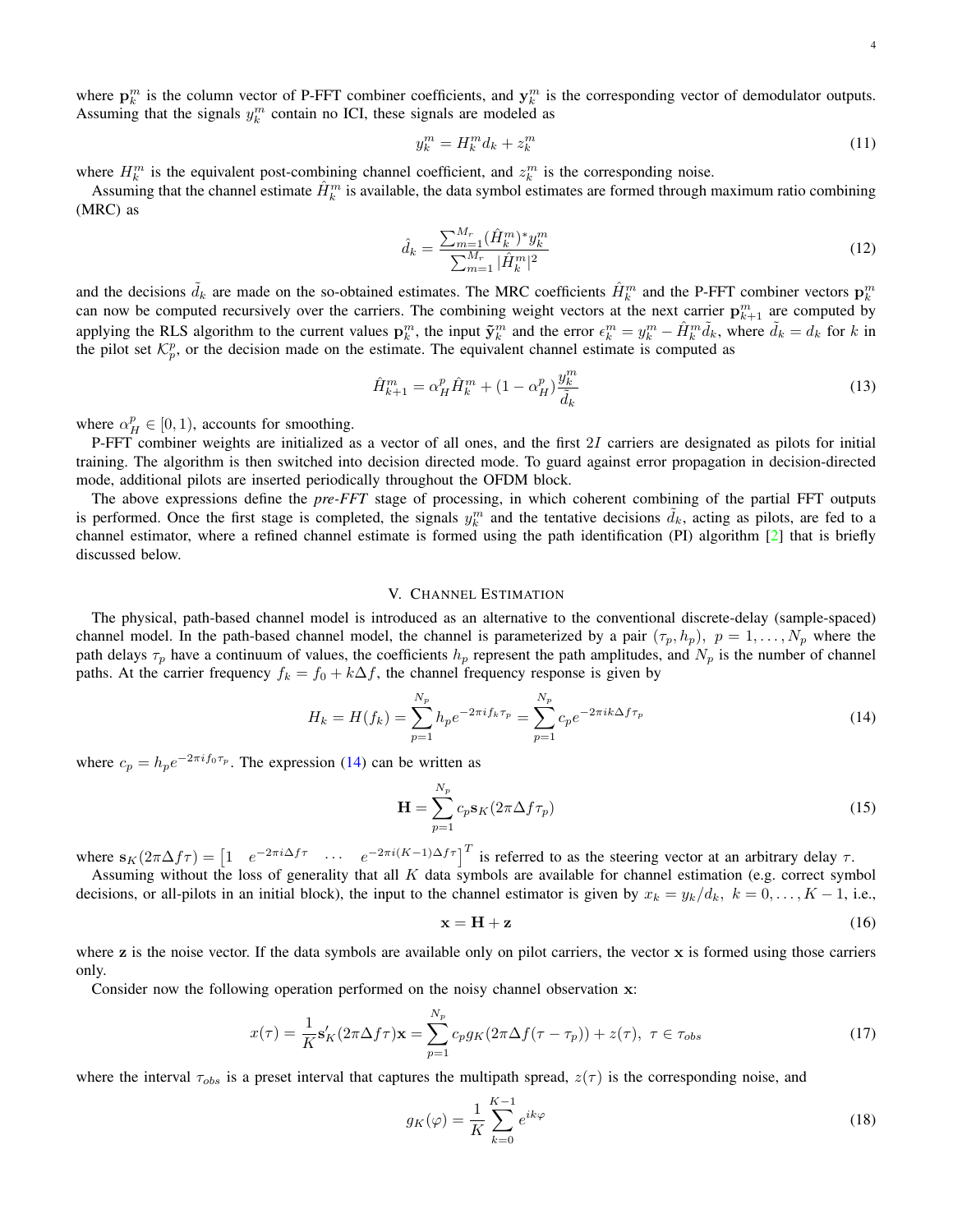

<span id="page-5-0"></span>Fig. 5. Signature waveform.

is a known signature function. This operation corresponds to steering across the carriers. Fig. [5](#page-5-0) shows the signature waveform (magnitude).

The fact that the signature waveform is *known* can be exploited to estimate the channel parameters explicitly. When we say explicitly, we mean that we are targeting directly both the path gains  $c_p$  and the path delays  $\tau_p$ , unlike in the conventional estimation where the delay axis is discretized to avoid the non-linear problem of delay estimation.

Joint estimation of the parameters  $c_p$  and  $\tau_p$  can be performed as follows. We start by setting

<span id="page-5-1"></span>
$$
x_1(\tau) = x(\tau) \tag{19}
$$

and evaluate this function for a preset range of delays  $\tau$  with an arbitrary resolution  $\Delta\tau$  in the delay domain. The range can be determined in accordance with the multipath spread  $T_{mp}$ . An iterative procedure now follows over the path indices  $p = 1, \ldots, N_p$ . In the pth iteration, we estimate the path delay and the path coefficient as

$$
\hat{\tau}_p = \arg \max_{\tau} |x_p(\tau)| \tag{20a}
$$

$$
\hat{c}_p = x_p(\hat{\tau}_p) \tag{20b}
$$

We then subtract this path's contribution from the current signal, so as to form the signal for the next iteration (next path)

$$
x_{p+1}(\tau) = x_p(\tau) - \hat{c}_p g_K(2\pi \Delta f(\tau - \hat{\tau}_p))
$$
\n(21)

The procedure ends according to a predefined criterion such as an a priori set number of paths  $N_p$ , or when the power in the residual reaches a certain threshold  $\eta_c$  or stops to change significantly. Fig. [6](#page-6-1) shows the block diagram of the PI algorithm.

An extension to the above algorithm can also be applied to improve the quality of the estimates  $\hat{c}_p$ . Once the algorithm has been executed, the path coefficients  $\hat{c}_p$  generated in the process are discarded, but the delay estimates  $\hat{\tau}_p$  are kept. The delay estimates are used to form the matrix

$$
\hat{\mathbf{S}} = \begin{bmatrix} \mathbf{s}_K (2\pi \Delta f \hat{\tau}_1) & \cdots & \mathbf{s}_K (2\pi \Delta f \hat{\tau}_{N_p}) \end{bmatrix}
$$
\n(22)

This matrix represents an estimate of the true matrix S which relates the vector H with the vector of path coefficients  $\mathbf{c} = \begin{bmatrix} c_1 & \cdots & c_{N_p} \end{bmatrix}^T$  as  $\mathbf{H} = \mathbf{Sc}$ , i.e. it defines the observed signal as

<span id="page-5-2"></span>
$$
x = Sc + z \tag{23}
$$

The corresponding LS estimate is  $\hat{\mathbf{c}} = (\mathbf{S}'\mathbf{S})^{-1}\mathbf{S}'\mathbf{x}$ . For lack of true S, assuming that the delay estimates are accurate, we replace S by S. The channel coefficients are thus finally estimated as

$$
\hat{\mathbf{c}} = (\hat{\mathbf{S}}'\hat{\mathbf{S}})^{-1}\hat{\mathbf{S}}'\mathbf{x}
$$
 (24)

Unlike the estimates  $(20b)$ , which are obtained sequentially (one after another), these estimates are obtained jointly, and hence offer a potential improvement.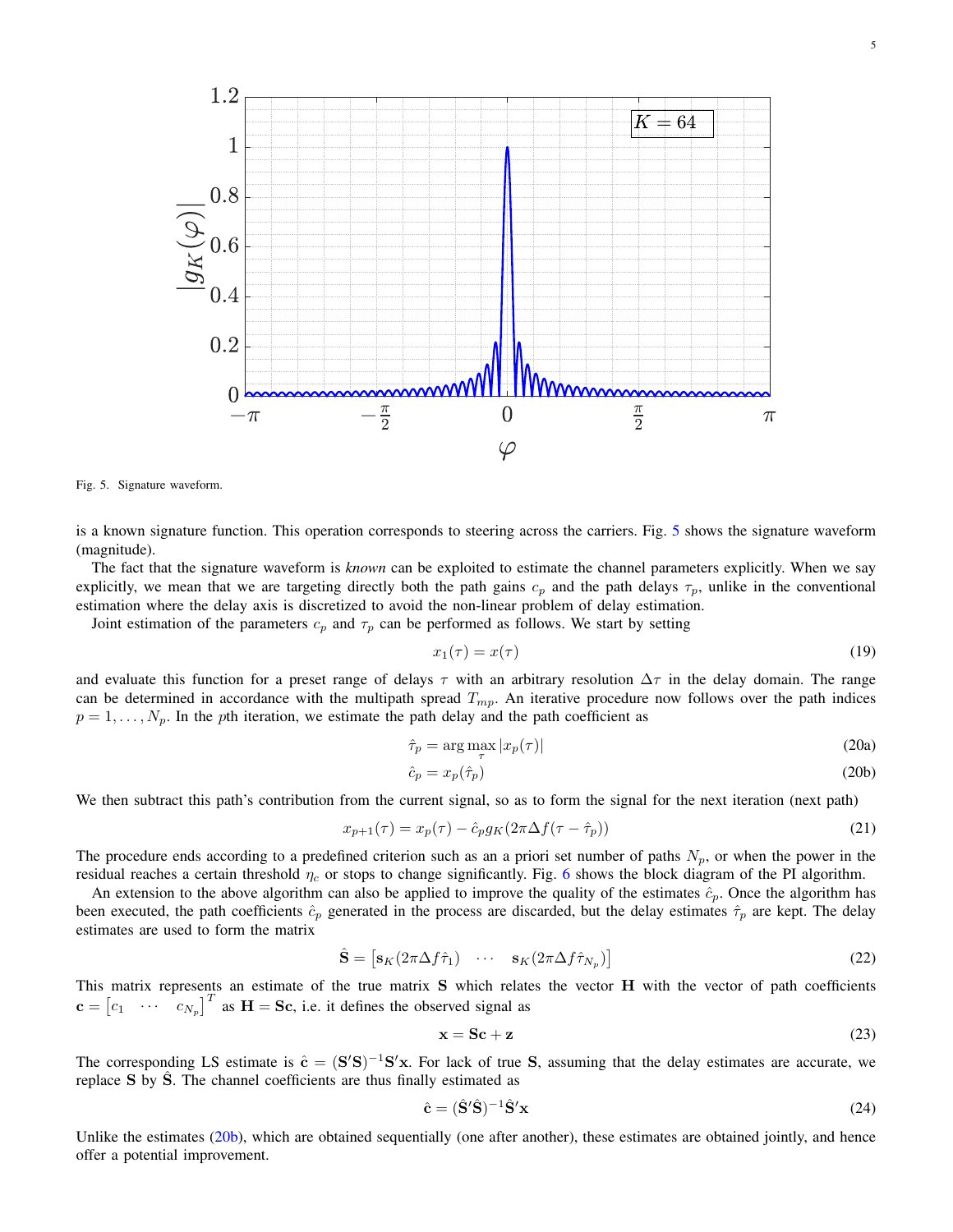

<span id="page-6-1"></span>Fig. 6. Block diagram of the path identification (PI) algorith. The least squares (LS) refinement is optional.

# VI. SPATIAL COHERENCE LEARNING

<span id="page-6-0"></span>In a conventional coherent receiver with  $M_r$  spatially distributed elements, one FFT demodulator is associated with each input channel. OFDM demodulation then yields the  $M_r$ -element received signal vector

$$
\mathbf{y}_k = d_k \mathbf{H}_k + \mathbf{z}_k, \quad k = 0, \dots, K - 1
$$
\n<sup>(25)</sup>

where  $y_k$  contains the demodulator outputs  $y_k^m$ ,  $m = 1, \ldots, M_r$ ,  $H_k$  and  $z_k$  contain the relevant channel and noise components, respectively. Using maximum ratio combining (MRC), the data symbols are then detected as

$$
\hat{d}_k = \frac{\hat{\mathbf{H}}'_k \mathbf{y}_k}{\hat{\mathbf{H}}'_k \hat{\mathbf{H}}_k} \tag{26}
$$

where  $\hat{H}_k$  is an estimate of the channel coefficients  $H_k$ . If there is no spatial coherence, the  $M_r$  channel estimates  $\hat{H}_k^m$ ,  $m =$  $1, \ldots, M_r$  are formed independently. However, if there exists a correlation between the  $M_r$  channels, this correlation can be exploited to reduce the receiver complexity. This issue will be addressed in more details below.

To learn spatial distribution of the received signals, an adaptive precombining method is proposed. The technique reduces the complexity of coherent OFDM receivers through linearly combining the  $M_r$  input channels into  $Q \leq M_r$  output channels, so as to reduce the number of channel estimators needed. The technique makes no assumption about the spatial distribution of signals, and relies on differential encoding which keeps the receiver complexity at a minimum. Fig. [7](#page-6-2) shows the block diagram of the receiver.



<span id="page-6-2"></span>Fig. 7. Block diagram of the receiver with precombining. The precombiner **A** consisting of columns  $\alpha_q$ ,  $q = 1, \ldots, Q$ , linearly combines the  $M_r$  input channels into  $Q \leq M_r$  output channels. FFT demodulation is then applied in each of the Q channels, followed by differential maximum ratio combining (DMRC). Alternatively, the order of precombining and FFT demodulation can be changed. FFT demodulation can be performed first on all  $M_r$  input channels, followed by precombining as indicated by the second equality in expression [\(23\)](#page-5-2).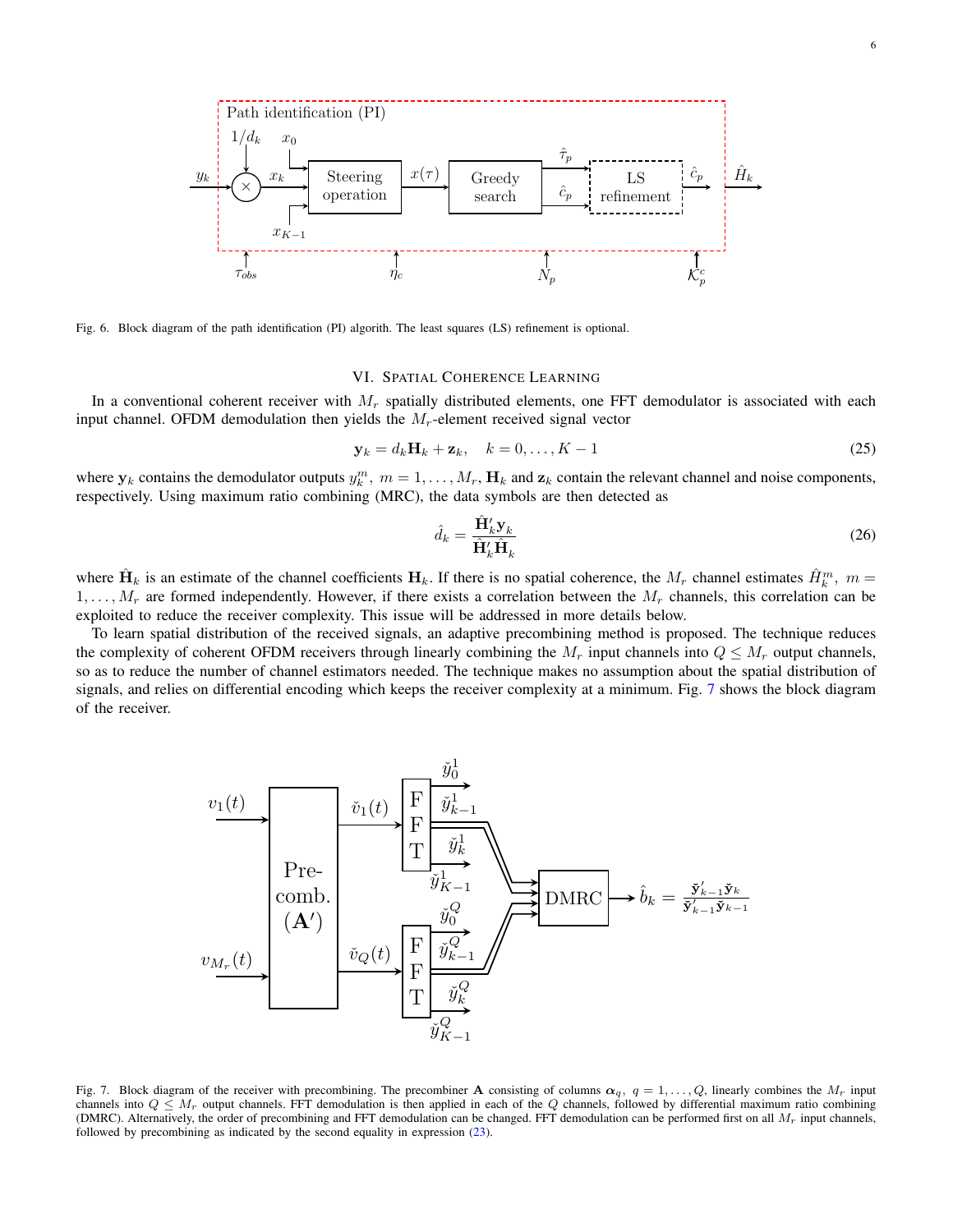Let  $\alpha_q$  denote the precombiner weights for the qth output channel, and let the vector  $\mathbf{v}(t)$  contain the  $M_r$  input signals  $v_m(t)$ . FFT demodulation then yields

$$
\tilde{y}_k^q = \frac{1}{T} \int_T \alpha'_q \mathbf{v}(t) e^{-2\pi i k \Delta f t} dt = \alpha'_q \mathbf{y}_k, \ q = 1, \dots, Q
$$
\n(27)

where the vector  $y_k$ ,  $k = 0, \ldots, K-1$ , contains the  $M_r$  FFT outputs corresponding to the  $M_r$  input channels. Expression [\(27\)](#page-7-0) above shows that the receiver structure of Fig. [7,](#page-6-2) which employs pre-FFT combining, is equivalent to one that would employ post-FFT combining by applying the Q weights  $\alpha_q$  to the FFT outputs  $y_k$ . We use this fact to develop a method for computing the weights recursively over the carriers.

Stacking the FFT outputs  $\tilde{y}_k^q$  into a column vector  $\tilde{\mathbf{y}}_k$ , the differentially-decoded data symbols  $b_k = d_{k-1}^* d_k$  are estimated by DMRC over the Q channels as

<span id="page-7-4"></span><span id="page-7-0"></span>
$$
\hat{b}_k = \frac{\sum_{q=1}^Q (\check{y}_{k-1}^q)^* \check{y}_k^q}{\sum_{q=1}^Q (\check{y}_{k-1}^q)^* \check{y}_{k-1}^q} = \frac{\check{\mathbf{y}}_{k-1}^{\prime} \check{\mathbf{y}}_k}{\check{\mathbf{y}}_{k-1}^{\prime} \check{\mathbf{y}}_{k-1}^q}
$$
\n(28)

Here, we implicitly assume that the channel frequency response changes slowly from one carrier to the next.

Treating  $\mathbf{\tilde{y}}_{k-1}$  as independent of the precombiner weights, and retaining only the dependence of  $\mathbf{\tilde{y}}_k$  on the precombiner weights, the estimated data symbol is expressed as

<span id="page-7-1"></span>
$$
\hat{b}_k = \frac{\sum_{q=1}^Q (\check{y}_{k-1}^q)^* \check{y}_k^q}{\sum_{q=1}^Q |\check{y}_{k-1}^q|^2} = \sum_{q=1}^Q (\check{y}_{k-1}^q)^* \alpha'_q \mathbf{y}_k
$$
\n(29)

where  $\bar{y}_{k-1}^q = \tilde{y}_{k-1}^q / \sum_{q=1}^Q |\tilde{y}_{k-1}^q|^2$ . The expression [\(29\)](#page-7-1) can be written in a vector form as

$$
\hat{b}_k = \underbrace{\begin{bmatrix} \alpha'_1 & \cdots & \alpha'_Q \end{bmatrix}}_{\mathbf{a}' = (\text{vec}(\mathbf{A}))'} \underbrace{\begin{bmatrix} (\bar{y}_{k-1}^1)^* \mathbf{y}_k \\ \vdots \\ (\bar{y}_{k-1}^Q)^* \mathbf{y}_k \end{bmatrix}}_{\mathbf{u}_k = \bar{y}_{k-1}^* \otimes \mathbf{y}_k} = \mathbf{a}' \mathbf{u}_k
$$
\n(30)

where the vec $(A)$  operator creates a column vector a from the matrix  $A$  by stacking columns of  $A$  one below another,  $\bar{y}_k = \begin{bmatrix} \bar{y}_k^1 & \cdots & \bar{y}_k^G \end{bmatrix}^T$ , and ⊗ denotes the Kronecker product.

To arrive at the weights a without a priori knowledge of the channel, we use the error

<span id="page-7-3"></span>
$$
e_k = b_k - \hat{b}_k = b_k - \mathbf{a}' \mathbf{u}_k
$$
\n(31)

to formulate the MMSE solution for the precombiner coefficients a which are computed recursively over the carriers as

$$
\mathbf{a}_{k} = \mathbf{a}_{k-1} + \frac{1}{\lambda + \mathbf{u}_{k}' \mathbf{P}_{k-1} \mathbf{u}_{k}} \mathbf{P}_{k-1} \mathbf{u}_{k} e_{k}^{*}
$$
(32)

where  $\lambda$  is the RLS forgetting factor and  $P_k$  is an estimate of the inverse of the covariance matrix which is initially set to  $\delta I_{QM_r}$  with  $\delta$  being the regularizing factor.

As shown in Fig. [8,](#page-7-2) the process can continue into the next block, where recursion will evolve in reverse order (from the highest carrier to the lowest) and require fewer (or no) pilots.



<span id="page-7-2"></span>Fig. 8. Progression of the algorithm. Shown is a frame containing  $N_b$  OFDM blocks. The algorithm forms the error in [\(31\)](#page-7-3) using the pilot data symbols  $b_k, k \in \mathcal{K}_p^s = \{0, \ldots, K_p - 1\}$  in the training mode, shown in yellow (lighter). Thereafter, it switches into decision-directed mode where the decisions are made on the composite estimate [\(28\)](#page-7-4). The red dashed line shows the direction of the algorithm's iteration. In the first block, the iteration goes from the lowest carrier to the highest carrier. At the end of the first block, the obtained precombining weights for the highest carrier are used to initialize the precombining weights for the highest carrier of the second block, in which the iteration goes from the highest to the lowest carrier.